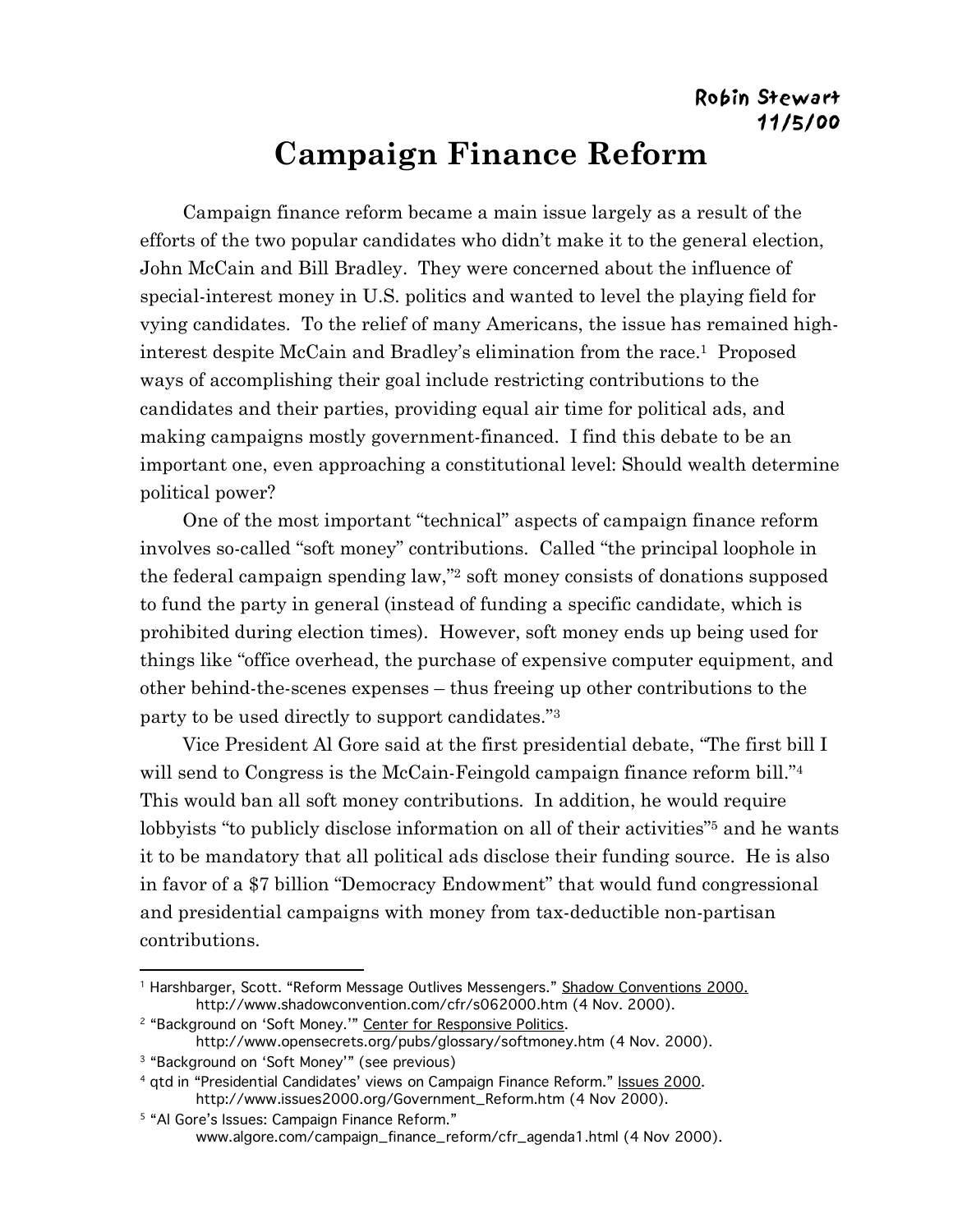Governor Bush hopes to ban soft money contributions only from corporations and unions, to "enhance the role of individuals."6 He would also establish "paycheck protection" preventing labor union bosses from making political contributions without workers' consent. Additionally, he would prohibit lobbyists from making contributions while Congress is in session and require that all donations to each party be disclosed weekly over the internet.7 Finally, he wants to *raise* the limit on individual contributions from \$1000 to \$3400 "for inflation."8

An interesting twist in this election is that almost a year ago Gore apparently asked Bush if he would agree to ban soft money from their campaigns. Bush has repeatedly refused that offer because he still supports allowing individuals to make soft money contributions. Perhaps this is because he has received more than \$100 million in individual donations. That's more than twice Gore's \$45 million. (See chart on p.4.) On the other hand, Bush has included a plan to "prevent incumbents from transferring excess funds from a prior federal campaign to a subsequent campaign for a different federal office."9 Perhaps this is because Gore has received \$83 million in federal funds while Bush has only received \$67 million.10

The candidates' positions on lobbyists, political ads, and disclosure aren't particularly contradictory — they're just completely different. They offer a little reform here, a little there. Disclosure of funding is basically a non-issue because that information is already required by the government and already posted on the internet.

Al Gore's proposed "Democracy Endowment" is the main point of dissension between the candidates. "Accessible to every qualified congressional and presidential candidate who agree[s] to accept no other donations, the ambitious, \$7.1 billion plan would take effect in 2008 and rely on 100 percent tax-deductible donations."11 Although the plan is backed by many, there are some doubts about its feasibility. It seems that people wouldn't have much incentive to make contributions when they don't even know who they're funding. "I'm not quite

 <sup>6 &</sup>quot;George W. Bush for President Official Site: Issues." www.georgebush.com/issues/campaignfin.html (4 Nov 2000).

<sup>7 &</sup>quot;George W. Bush for President Official Site: Issues." (see previous)

<sup>&</sup>lt;sup>8</sup> Issues 2000 (see previous)

<sup>&</sup>lt;sup>9</sup> "George W. Bush... Official Site" (see previous)

<sup>&</sup>lt;sup>10</sup> Data in this paragraph from "All Presidential Candidates: Source of Funds." Center for Responsive Politics. http://www.opensecrets.org/2000elect/source/AllCands.htm (5 Nov 2000)

<sup>&</sup>lt;sup>11</sup> "Gore unvails campaign finance proposal." CNN.com.

http://www.cnn.com/2000/ALLPOLITICS/stories/03/27/gore.campfin/index.html (5 Nov 2000)